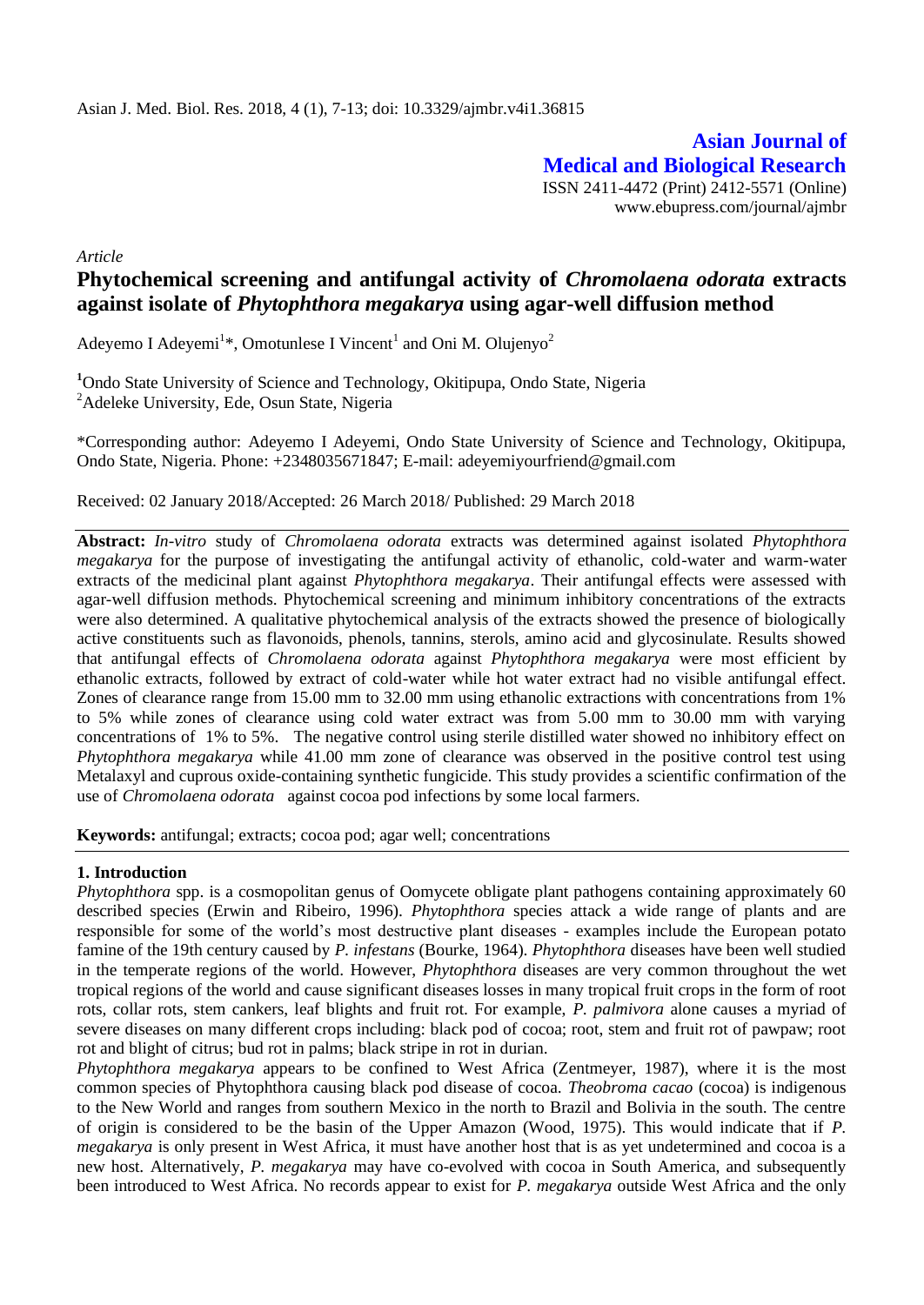host on which it has been recorded is cocoa. The capacity of *P. megakarya* to cause root infections is equivocal. Gregory *et al*. (1984) considered that root infection maintained a reservoir of inoculum, allowing zoospores to be released into the soil surface water. From there, the zoospores were spread up the plant by small splash droplets in convection currents into the leaf canopy. On pods, the first macroscopic sign of infection is observed about 2 days after initial infection, and is manifested as a minute translucent spot on the pod surface. Insects, particularly the small black ant *(Crematogaster striatula)*, are responsible for moving inoculum from the soil to the canopy (Evans, 1973). These ants also use old infected pods to construct tents around the pod peduncle, and this can lead to infection from the peduncle region.

Wet, showery conditions are essential for infection and spread. Wood (1974) has shown that long periods of relative humidity at saturation point are required for the rapid spread of disease. The theory that relative humidity is the most important climatic factor helps to explain the higher incidence in Nigeria than in Ghana, and the almost complete absence of black pod disease in Malaysia.Black pod disease of cocoa in West Africa, caused almost exclusively by P. megakarya, still remains one of the most serious constraints on cocoa production. Surveys during the 1978 and 1979 harvest season in Togo revealed losses of up to 80%, when no control measures were taken (Djiekpor *et al*., 1981). Erwin and Ribeiro (1996) estimated a 20-30% loss of the world's cocoa crop to black pod, and in some areas they estimated that 90-95% of the crop is rendered unusable. Symptoms in cocoa caused by *P. megakarya* can be easily confused with those caused by the three other species of Phytophthora which also cause black pod and include: *P. palmivora, P*. *capsici* and *P. citrophthora. P. palmivora* is the dominant species on cocoa in Nigeria and Cameroon (Gregory and Maddison, 1981; Zentmeyer, 1987).

Black pod caused by *P. megakarya* and *P. palmivora* can be distinguished because P. *megakarya* produces lesions with irregular edges on the fruit whereas lesions caused by P. *palmivora* have regular borders and are generally smaller (Erwin and Ribeiro, 1996). Pods are susceptible at all stages of development and may be infected at any place on the surface. The first symptom is a brown to black spot on the pod, which spreads rapidly in all directions and eventually covers the whole pod. The beans become infected internally about 15 days after the initial infection and are soon of no commercial value.

Generally, pods closest to the ground are first infected, with the disease rapidly spreading to affect fruit on the entire tree. *P. megakarya* can also cause seedling blight and trunk cankers (Zentmeyer, 1987), but its capacity to cause root rot is equivocal. Luz and Mitchell (1994) reported that even at high inoculum levels *P. megakarya* caused little damage to roots and no seedling mortality. Despreaux *et al*. (1987) also indicated that *P. megakarya* is not pathogenic to cocoa roots. Gregory *et al*. (1984), however, stated that *P. megakarya* is primarily a root-infecting pathogen.

Most synthetic fungicides used for the management and control of cocoa black pod infections contaminate stored foods commodity, leaving behind harmful residues, especially when application dosages are not properly followed (Dennis *et al*., 1994). Some exhibit phytotoxic effects on cocoa trees while in some, antimicrobial resistance may occur swiftly following repeated use. Bio magnification of some fungicides has also been reported by some workers. These shortcomings have led to loss of economic value on the produce as well as less acceptance from partner nations of the produce (Evans *et al.,* 1971). In order to circumvent these constraints, farmer must resort to more proactive, sustainable and environmentally friendly means of controlling and managing the disease caused by *Phytophthora megakarya.* The potency of *Chromolaena odorata* (Akintola) to control *Phytophthora megakarya* infection of cocoa pods as claimed by some local farmers is being investigated as an alternative environmentally acceptable biological control method.

The study covers the isolation of *Phytophthora megakarya* from the lesions of infected cocoa pod with concomitant determination of its susceptibility (using agar-well diffusion method) to varying amounts of extracts of *Chromolaena odorata* (Akintola) in comparison with a selected synthetic fungicide as the positive control. The specific objective of this study are to; isolate *Phytophthora megakarya* from the lesions of infected cocoa pods; determine its susceptibility to varying extracts of *Chromolaena odorata* (Akintola); compare the antifungal potencies of these extracts with a selected synthetic fungicide and determine the minimum inhibitory concentration (MIC) of the various extracts at various concentrations.

#### **2. Materials and Methods**

# **2.1. Media preparation**

Medium used during the process of experiment was Difco product of Potato Dextrose Agar supplemented with streptomycin (PDA for selective isolation of *phytophthora megakarya*), the medium for isolation of Phytophthora was prepared by strictly following the manufacturer instructions and all the steps taken during the process of medium preparation were subjected to aseptic condition (sterile environment).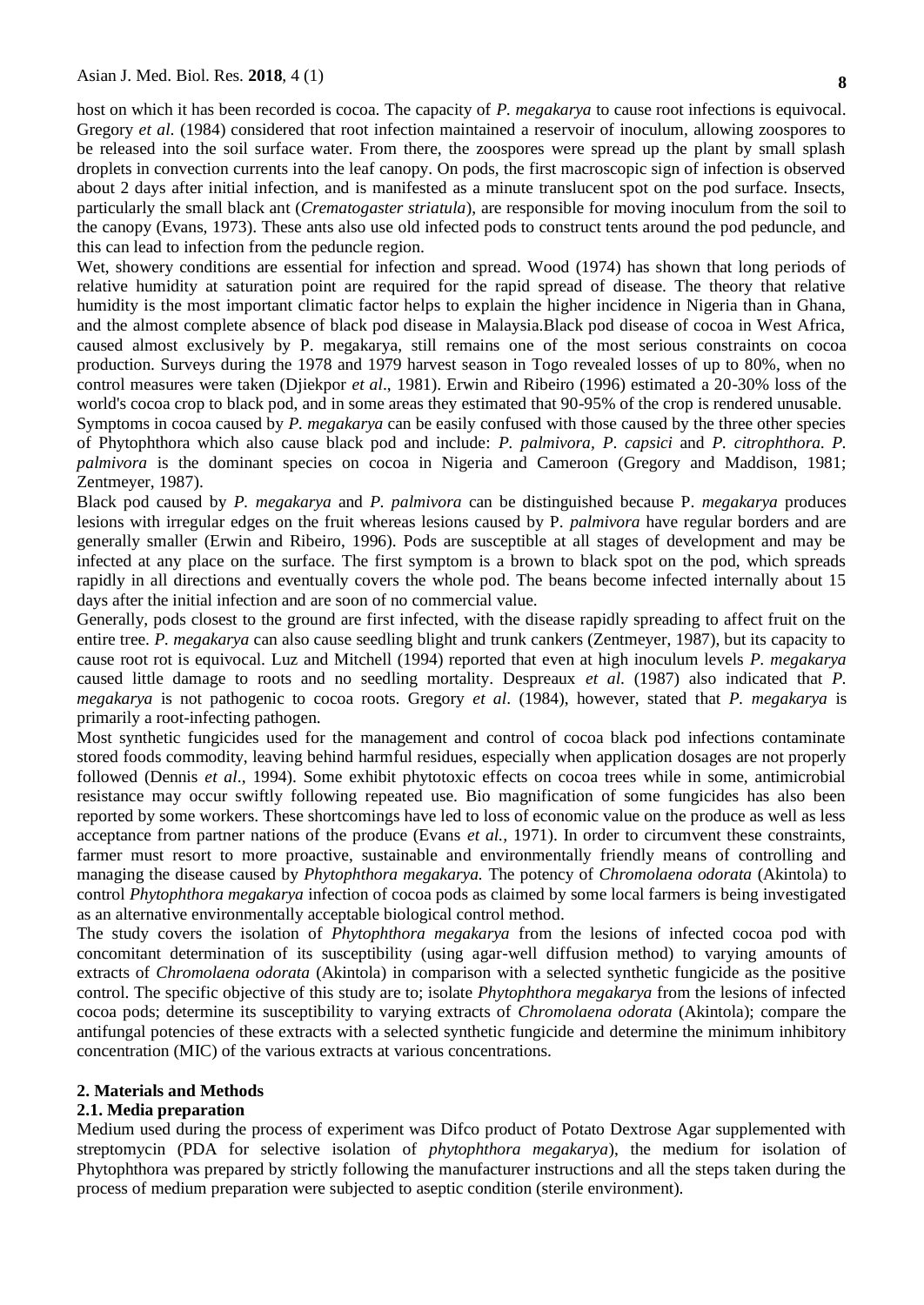## **2.2. Collection of samples for the isolation of** *Phytophthora megakarya*

Samples of infected cocoa pods were ramdomly selected from a cocoa plantation in Igodan community, Okitipupa local government area of Ondo state, and transported to Ondo State University of Science and Technology (Osustech) Microbiology Laboratory under aseptic condition. Scraps of lesions was aseptically and directly plated onto already prepared solid PDA.

### **2.3. Media and antibiotics for the isolation of** *Phytophthora* **from diseased plant tissue and soil**

The Oomycetes are not true fungi, and therefore special techniques are required for their isolation. Most species of *Phytophthora* grow rather slowly *in vitro* compared with saprophytic fungi and bacteria. In addition, bacterial populations need to be kept low because they may suppress the growth of *Phytophthora* by direct competition, and antagonism caused by antibiotic production, or by direct parasitism. The use of selective media usually overcomes these problems. Antibiotics are added to isolation media in order to suppress the growth of bacteria.

### **2.4. Antibiotic stock solution preparation**

Stock solution of the antibiotic was firstly prepared, by dissolving 500 mg of streptomycin powder in 10ml of sterile injection water, and then allowed to dissolve appropriately. The unused stock solution for antibiotic was stored at  $-4^{\circ}$ C.

#### **2.5. Preparation of plant extracts and inoculum**

*Chromolaena odorata* leaves were harvested at OSUSTECH farm, they were carefully washed in sterile distilled water, exactly 150 g was weighed using weighing balance and subsequently blended with the use of electric blender, the resulting mash was then steeped in 1litre of the three solvents used for the extraction (i.e ethanol, cold-water and warm –water) and then allowed to stand at room temperature for 24 hours. The resulting solution was subsequently diluted and was then subjected to different concentrations. A 48 h fungal cultures (isolated from infected cocoa pods) grown on selective PDA at room temperature were used for the test.

# **2.6. Antifungal activity screening test**

The antifungal activity of aqeous ethanol extracts, cold-water and warm-water extract of *Chromolaena odorata* against the fungal isolate was screened by using the agar-well diffusion method. Approximately 3 ml of the antibiotic (streptomycin) prepared as described above was aseptically dispensed into PDA medium after it has been allowed to cool to 55<sup>o</sup>C, the liquid medium was then poured onto sterile petri dishes and allowed to gel. Isolated pure culture of *Phytophthora megakarya* was used for the inoculation of the gelled medium. Sterile cork borer was used to make a well on each of the plates. 1%, 2%' 3%, 4% and 5% of each extracts was introduced into each well made on the medium, the plates were allowed to stand for 15minutes in order to allow for proper diffusion of the extract into the medium before incubation. The plates were incubated at room temperature for about three days and the resulting inhibition zones were measure and recorded in millimeters (mm).

### **2.7. Determination of minimum inhibitory concentration**

The initial concentration of the plant extract (100 mg/ml from 150 g into 1000 ml) was diluted using double fold serial dilution by transferring 5 ml of the sterile plant extract (stock solution) into 5 ml of sterile Nutrient broth to obtain 50 mg/ml concentration. The above process was repeated several times to obtain other dilutions: 25, 12.5, 6.25, and 3.125 mg/ml (Rasooli and Abyaneh, 2004). Having obtained the different concentrations of the extracts, each concentration was inoculated with 0.1 ml of the standardized spore suspension and incubation was done at 30°C for 72 h. The growth of the inoculum in the broth is indicated by turbidity or cloudiness of the broth and the lowest concentration of the extract which inhibited the growth of the test organism were taken as the MIC (Jeff-Agboola and Onifade, 2016).

#### **2.8. Phytochemical screening**

Phytochemical examinations were carried out for all the extracts according to standard methods (Harborne, 1973; Odebiyi and Sofowora, 1978; Onwukeame, Ikuegbvweha and Asonye, 2007; Sofowora, 1982).

#### **2.8.1. Detection of tannins**

To the extract, 1% gelatin solution containing sodium chloride was added. Formation of white precipitate indicates the presence of tannins.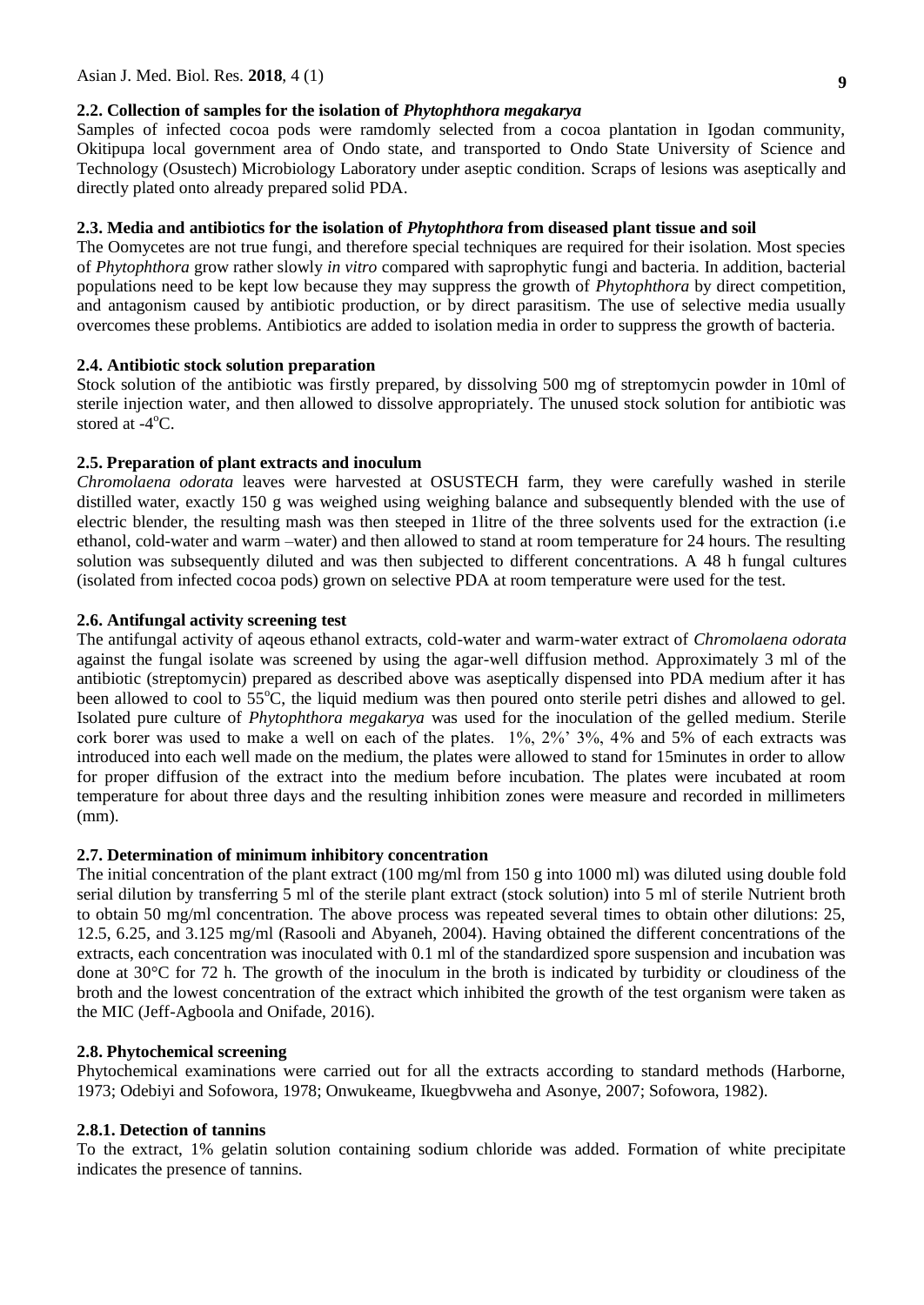# **2.8.2. Detection of flavonoids**

Extracts were treated with few drops of sodium hydroxide solution. Formation of intense yellow colour, which becomes colourless on addition of dilute acid, indicates the presence of flavonoids.

## **2.8.3. Detection of glycosides**

Extract was mixed with 2ml of glacial acetic acid containing 2 drops of 2% FeCl3. The m ixture was poured into another tube containing 2ml of concentrated sulfuric acid. A brown ring at the interphase indicates the presence of glycosides.

## **2.8.4. Detection of saponins**

Extracts were diluted with distilled water to 20 ml and this was shaken in a graduated cylinder for 15 min. Formation of 1 cm layer of foam indicates the presence of saponins.

### **3. Results**

The results of the antifungal assay of the plant extract indicated that this plant exhibits antifungal activity against *Phytophthora megakarya* at different time interval. The result obtained in antifungal testing of the plant extract shows that the effectiveness of the plant extract varies with time and concentration of extracts. The results obtained from Agar-well diffusion method for warm-water extract showed that, warm water extract of this plant exhibited no inhibitory effect (0.00 mm) on the test fungus (*Phytophthora megakarya)* while the phytochemical analysis of warm-water extract revealed the absence of saponin and amino acid. In contrast phenol was tested positive with very high level, flavonoid and Glucosinulate were also tested positive but with low level, tannin was also detected at extremely low level for warm-water extract of *Chromolaena odorata*.

The results (Table 1) obtained from Agar-well diffusion method for ethanolic, warm and cold water extracts showed inhibitory effect at 1%, 2%, 3%, 4%, and 5% concentration with diammeter zones of clearance of 15.00 mm, 16.00 mm, 18.00 mm, 21.00 mm and 32.00 mm respectively for ethanolic extract and 5.00, 15.00, 18.00, 20.00 and 30.00 respectively for cold water while warm water has no zone of clearance for all concentrations. The negative control using sterile distilled water showed no inhibitory effect on *Phytophthora megakarya* while 41.00 mm zone of clearance was observed in the positive control test using Metalaxyl and cuprous oxidecontaining synthetic fungicide as shown in Table 2.

| Concentrations $(\% )$ | Diameter of zones of clearance (MM) |                    |                    |
|------------------------|-------------------------------------|--------------------|--------------------|
|                        | Ethanolic extract                   | Cold water extract | Warm water extract |
| 1%                     | $15.00^{\circ}$                     | 5.00 <sup>b</sup>  | 0.00               |
| 2%                     | $16.00^a$                           | $15.00^a$          | 0.00               |
| 3%                     | $18.00^a$                           | 18.00 <sup>a</sup> | 0.00               |
| 4%                     | $21.00^a$                           | $20.00^a$          | 0.00               |
| 5%                     | $32.00^{b}$                         | $30.00^a$          | 0.00               |

### **Table 1. Potency of** *Chromolaena odorata* **extracts against** *P. megakarya.*

<sup>ab</sup> Values are means of three replicates determinations; SEM = Standard error of mean. Means with different superscripts in a row are significantly different  $(P < 0.05)$ 

### **Table 2. Results for control test.**

| <b>Parameters</b>                                | <b>Concentrations</b>          | Diameter of zone of clearance (mm) |
|--------------------------------------------------|--------------------------------|------------------------------------|
| Negative Control (70%)                           | 0.2 ml sterile distilled water | 0.00                               |
| Positive control (synthetic fungicide/red-force) | $5 \text{ mg}$                 | 41.00                              |

### **Table 3. Result for minimum inhibitory concentration.**

| <b>Concentrations</b> (mg/ml) | Cold-water extract | <b>Ethanolic extract</b> | Warm-water extract |
|-------------------------------|--------------------|--------------------------|--------------------|
| 50.00                         |                    |                          |                    |
| 25.00                         |                    |                          |                    |
| 12.50                         |                    |                          |                    |
| 6.25                          |                    |                          |                    |
| 3.123                         |                    |                          |                    |

 $(+)$  turbidity,  $(-)$  no turbidity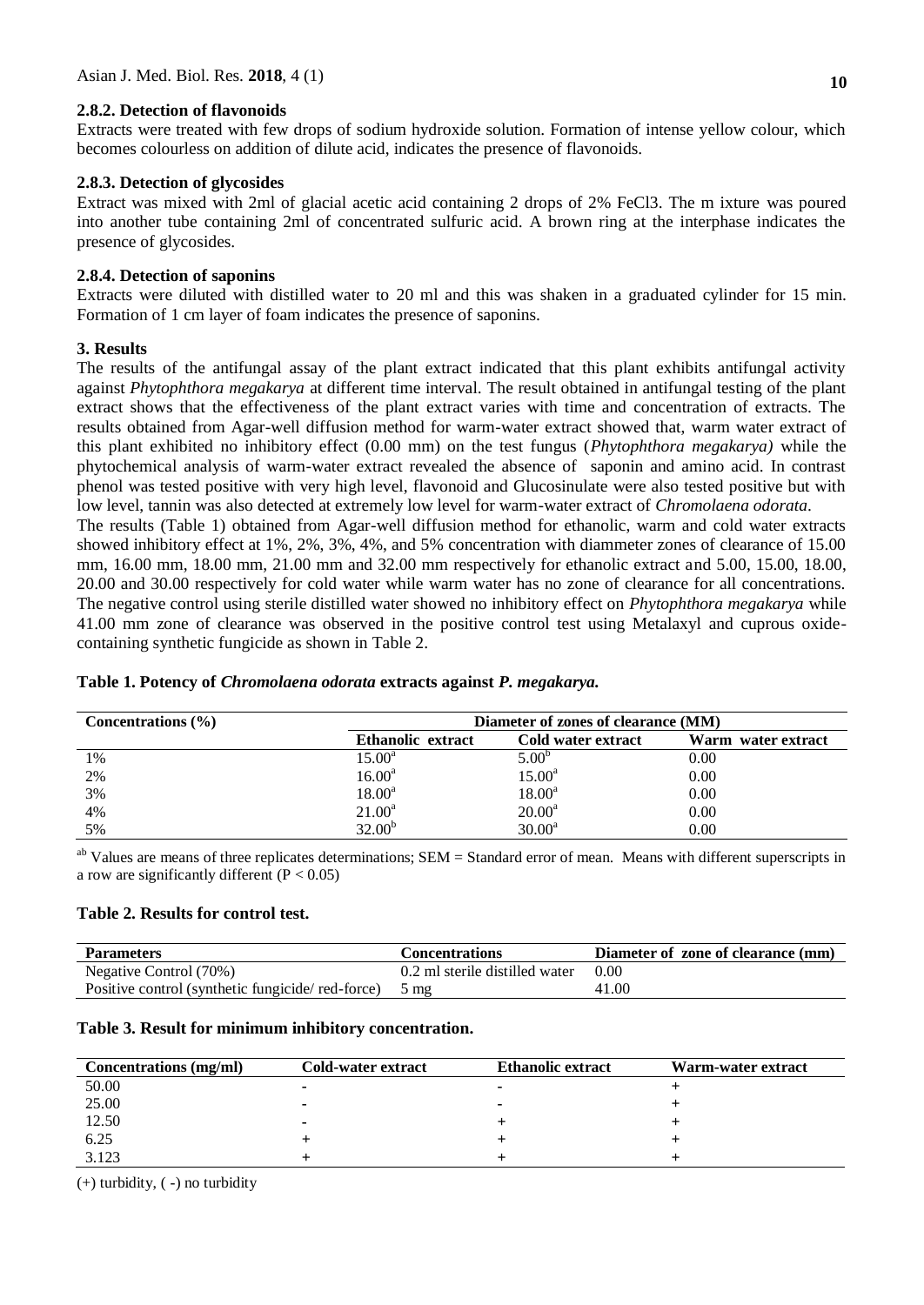| <b>Active agents</b> | Cold-water extract | Warm-water extract | <b>Ethanolic extract</b> |
|----------------------|--------------------|--------------------|--------------------------|
| Saponin              |                    |                    |                          |
| Tannin               |                    |                    |                          |
| Phenol               |                    |                    |                          |
| Flavonoid            |                    |                    |                          |
| Glucosinolate        |                    |                    |                          |
| Amino acid test      |                    |                    |                          |

**Table 4. Active ingredients tested in extracts of** *Chromolaena odorata.*

 $(+)$  = Positive (-) = Negative

Phytochemical screening revealed the presence of saponin, tannin, phenol, flavonoid and glucosinulate, while amino acid was tested negative for aqeous ethanol extract of *Chromolaena odorata*. Results obtained from Agar-well diffusion for cold-water extract showed high degree of antifungal activity at various concentrations used. All the biologically active agents were tested positive for cold-water extract which include saponin, phenol, glucosinulate, flavonoid, and amino acid. The concentrations used were prepared from the initial stock solution of extracts containing 150  $\alpha$  of distilled water. The results obtained on the minimum inhibitory concentration (Table 3) show that 50 mg/ml and 25 mg/ml of cold water extract of *Chromolaena odorata* had fungicidal effect against *Phytophthorame gakarya.* The results indicated that among the tested concentrations of cold water extract, there was a significant difference. On the other hand, extract of warm-water had neither fungicidal nor fungistatic effect against the test organism. Ethanolic extract also showed significant level of fungicidal activity at 50 mg/ml and 25 mg/ml.

The results obtained from phytochemical screening show that, tannin, phenol, flavonoid and glucosinulate were present in all the extracts irrespective of the method of extraction adopted. Amino acid was absent for both ethanolic and warm-water extract, whereas all the five biologically active agents screened tested positive for cold water extract. The warm-water extraction method might have influenced the absence of saponin as this active agent was also tested negative for in warm-water extracts.

### **4. Discussion**

Table 1 clearly show that, *Phytophthora megakarya* exhibits varying degree of susceptibility to extract of *Chromolaena odorata* at various concentrations using cold water and ethanol as the extract compared to warm water extract in which no susceptibility was seen. Investigators in the past had also clearly shown that ethanolic extracts and cold-water extracts were more effective than warm-water extract (Bakht *et al.,* 2011). They have attributed this observation to the high volatility of ethanol which tends to extract more active compound from the sample than warm-water, which tends to have negative effect on amino acid properties and saponin. Hence, these studies followed similar trends. The efficiency of the antifungal activity of the extracts was enhanced by increase in the concentration of the extracts. This finding agrees with the report of Mares *et al*. (2004) that higher concentration of antimicrobial substance showed appreciation in growth inhibition.

The minimum inhibitory concentration values (Table 3) of the plant extracts against the test organism showed that fungi vary widely in the degree of their susceptibility to antifungal agents. Several reports stated that the extracts of medicinal plants play an important role in controlling many phytopathogenic fungi (Abd-El-Khair and Haggag, 2007; Choi *et al*., 2004; Lin, Zon, Lin and Tan, 2001; Okemo, Bias and Vivanco, 2003; Perez-Sanchez *et al.,* 2007). Results obtained from phytochemical screening of the extract (Table 4) showed that, the inhibitory effect of *Chromolaena odorata* plant might be due to the presence of steroids, terpenoids, alkaloids, flavonoids, glucosinulate, amino acid, tannins, phenolic compounds and saponins. In recent years much research has been conducted in the field of antifungal effects of different plants. In the present, investigation, the antifungal activity of the plant extracts was assayed against *Phytophthora megakarya* at different time interval and with different concentrations of extracts to understand the most effective concentration. Several workers have made similar observations by testing the antifungal activity of the extract or complex mixture from higher plants against some filamentous fungi, unicellular fungi and moulds (Gonzalez-Lamothe *et al.,* 2009). Some medicinal plants have higher antifungal properties and higher diffusion power (Gonzalez-Lamothe *et al.,* 2009). The fact that the results of this study showed that plants extracts exhibited antifungal properties justifies their traditional use as medicinal plants. This may be due to the presence of active agents in the plant materials. Plants generally produce many secondary metabolites which constitute an important source of microbicides, pesticides and many pharmaceutical drugs (de Billerbeck *et al.,* 2001). Plant products still remain the principal source of pharmaceutical agents used in orthodox medicine.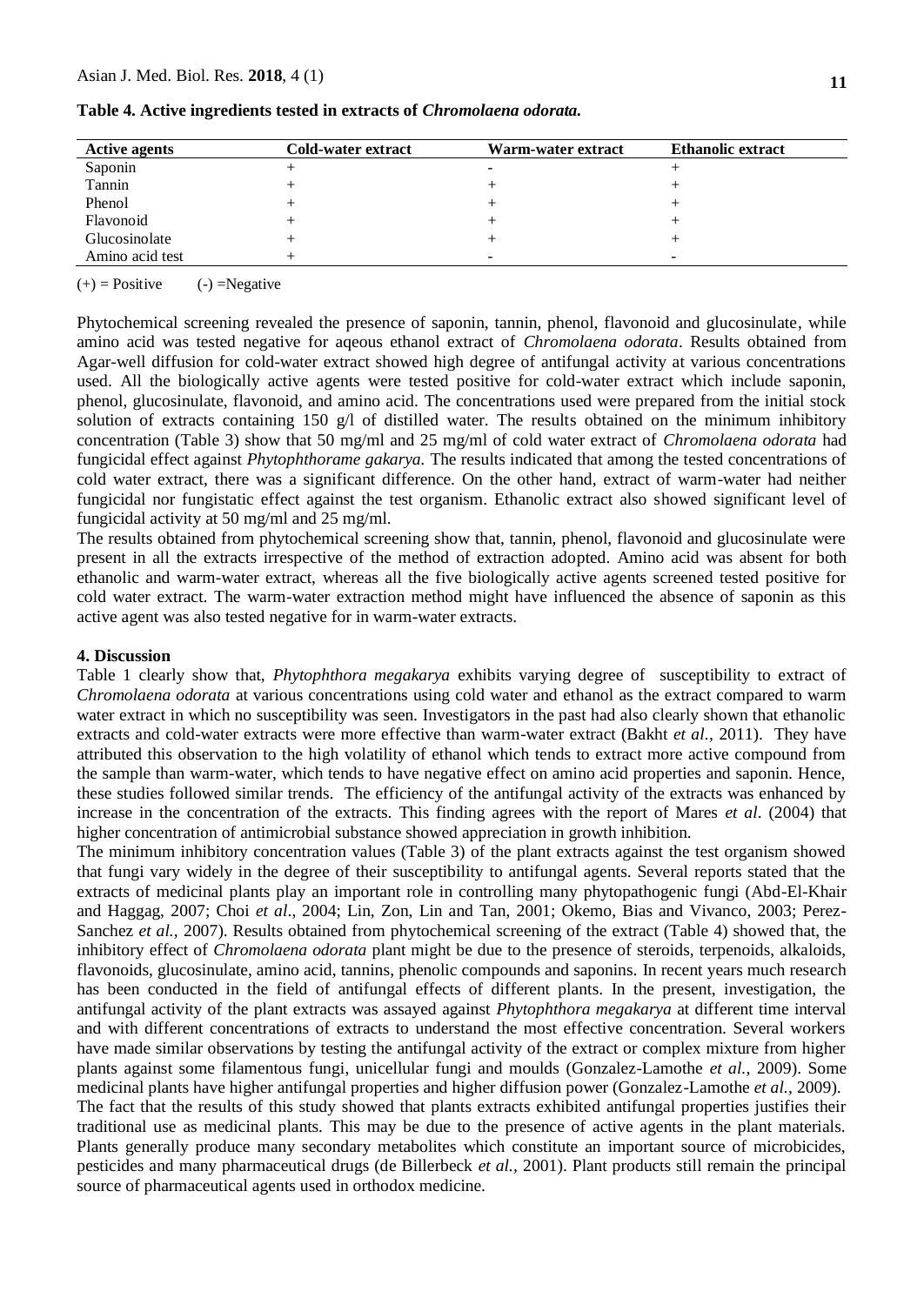### **5. Conclusions**

These findings suggest a new pathway in elucidating a potent antifungal agent from plant like *Chromolaena odorata.* This study indicates that the plant contains antifungal compound that can be further developed as phytomedicine for the therapy of infection (Jeff-Agboola *et al.,* 2012). Such screening of various natural organic compounds and identification of active agents is the need of the hour because, this can effectively address the residual effects seen with the use of synthetic fungicides for the control and management of infections caused by the test fungus. In conclusion, the action of extracts upon the antifungal models justified its usefulness in herbal formulation. In conclusion, the results obtained from this study show that the plants extracts used in this study exhibit antifungal activities against *Phytophthora megakarya*. Extracts of the plant used in this study could be useful in the treatment of fungal infections caused by *Phytophthora megakarya*.

#### **Conflict of interest**

None to declare.

### **References**

- Abd-El-Khair H and WM Haggag, 2007. Application of some Egyptian medicinal plant extracts against potato late and early blights. Research Journal of Agriculture and Biological Sciences*,* 3: 66–175.
- Aryantha IP, R Cross and DI Guest, 2000. Suppression of *Phytophthora cinnamomi* in potting mixes amended with uncomposed animals manures. Phytopathology, 90: 775-782.
- Bakht J, M Tayyab, H Ali, A Islam and M Shafi, 2011. Effect of different solvent extracted sample of *Allium sativum* (Linn) on bacteria and fungi. Afr. J. Biotechnol., 10: 5910–5915.
- Bowers JH, BA Bailey, PK Hebbar, S Sanogo and RD Lumsden, 2001. The impact of plant disease on world chocolate production.
- Brasier CM, 1983. Problems and prospects in *Phytophthora* research .In *Phytophthora: its biology, taxonomy, ecology and pathology*, edited by D. C. Erwin, Bartnicki-Garcia, and P.H. Tsao. St. Paul, Minnesota, USA: American P Phytopathological Society.
- Cavalier-Smith T, 1986. The kingdom Chromista: origin and systematics. In *Progress in phycological research*, edited by I. Round and D.J. Chapman, Bristol, England: Biopress.
- Choi GJ, KS Jang, JS Kim, SW Lee, JY Cho, KY Cho and JC Kim, 2004. In vivo antifungal activities of 57 plant extracts against six plant pathogenic fungi. The Plant Pathology Journal*,* 20: 184–191.
- de Billerbeck VG, CG Roques, JM Bessière, JL Fonvieille and R Dargent, 2001. Effects of *cymbopogon nardus*  (L.) W. Watson essential oil on the growth and morphogenesis of *Aspergillus niger*. Can. J. Microbiol.*,* 47: 9–17.
- Dakwa JT, 1973. The relationship between black pod incidence and the weather in Ghana. J. Agric. Sci., 6: 93- 102.
- Dennis JJC and JK Konam, 1994. *Phythophthora palmivora* cultural control methods and their relationship to disease epidemiology on cocoa in Papua New Guinea.11<sup>th</sup> International Cocoa Reseach Conference. Cocoa Producer Alliance. 11 (953-957).
- Desjardins PR, GA Zentmeyer and DA Reynolds, 1969. Electron microscopic observations of the flagellar hairs of *Phytophthora palmivora* zoospores. Can. J. Bot., 47: 1077-1079.
- Eckert JW, 1962. A selective antibiotic medium for isolation of *Phytophthora* and *Pythium* from plant roots. Phytopathology, 52: 771-777.
- Efombagn MIB, S Nyasse, O Sounigo, M Kolesnika-Allen and AB Eskes, 2007. Participatory cocoa selection in Cameroon: phytophthora pod rot resistant accessions identified in farmers' field. Crop Prot., 26: 1467- 1473.
- Elliott CG, 1983. Physiology of sexual reproduction in *Phytophthora*. In *Phytophthora: Its biology, taxonomy, ecology and pathology*, edited by D. C. Erwin, S. Bartnicki-Garcia, and P.H. Tsao. St. Paul, Minnesota, USA: American Phytopathological Society.
- Erwin DC and OK Ribeiro, 1996. *Phytophthora diseases worldwide*. St. Paul, Minnesota: APS Press.
- Evans HC, 1981. Transmission of Phytophthora pod rot of cocoa by Invertebrates. Nature, 232 : 346-719.
- Gonzalez-Lamothe R, G Mitchell, M Gattuso, SM Diarra, F Malouin and K Bouarab, 2009. Plant antifungal agents and their effects on plant and human pathogens. Int. J. Mol. Sci., 10: 3400–3419.
- [Gregory PH, MJ Griffin, AC Maddison and MR Ward, 1984. Cocoa black pod: a reinterpretation. Cocoa](http://www.cabi.org/isc/abstract/19840324456)  [Growers' Bulletin, No. 35:5-22](http://www.cabi.org/isc/abstract/19840324456)
- Guest D, 2007. Black pod: Diverse pathogens with a global impact on cocoa yield. Phytopathology, 97: 1650- 1653.